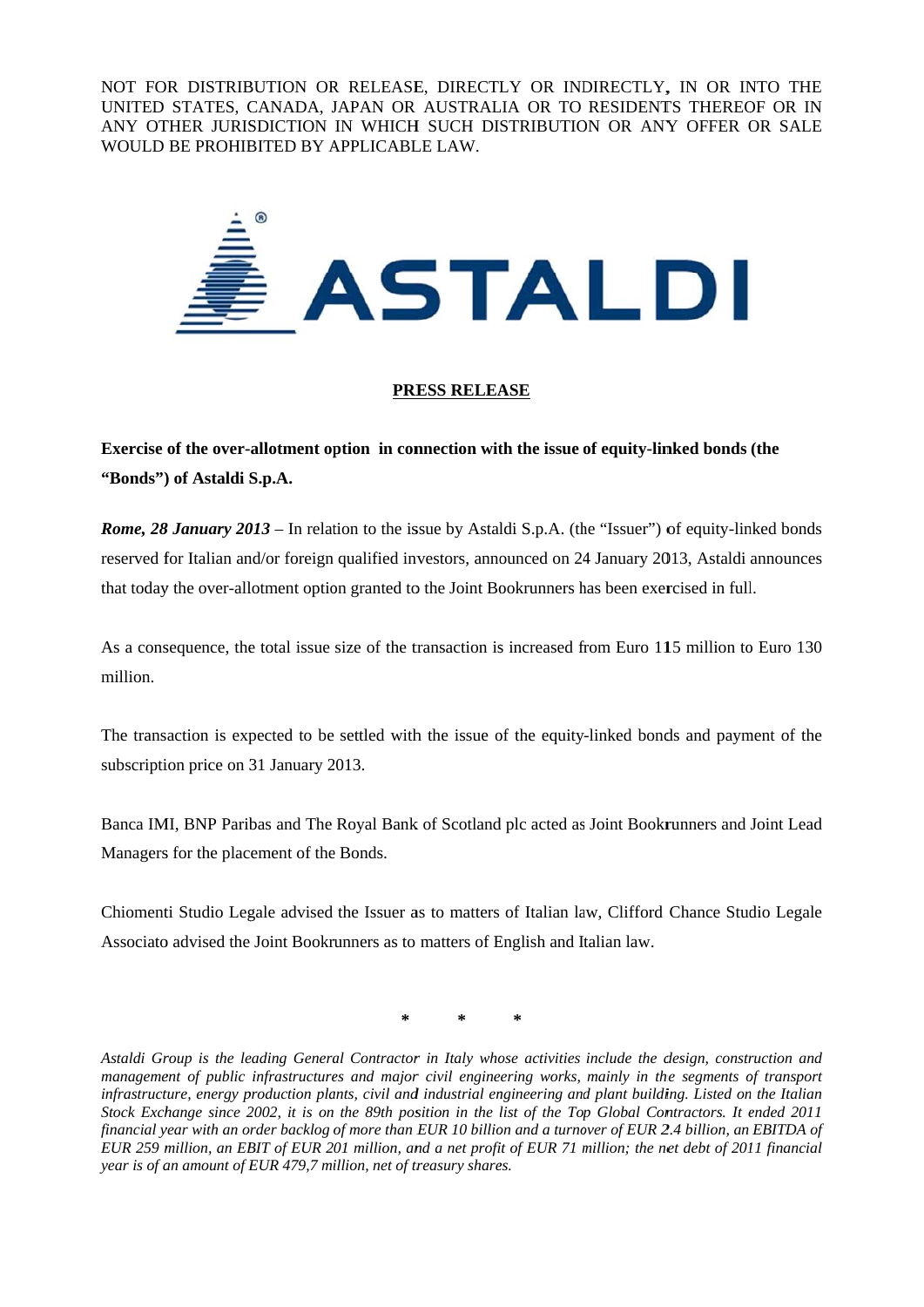*Currently Astaldi Group works in 6 regions worldwide, including Italy, Middle Europe (Poland, Romania, Russia) and Turkey, Middle East (Saudi Arabia, Oman), Maghreb (Algeria), Latin America (Venezuela, Peru, Chile, Central America) and North America (Canada, USA).*

**For more information** *please contact: Alessandra Onorati* **- Astaldi S.p.A.**  Tel. +39 06 41766389 Head of External Relations and Investor Relations a.onorati@astaldi.com www.astaldi.com

## *IMPORTANT NOTICE:*

THIS DOCUMENT DOES NOT CONSTITUTE AN OFFER TO SELL OR A SOLICITATION OF AN OFFER TO PURCHASE ANY SECURITIES IN THE UNITED STATES. THE SECURITIES HAVE NOT BEEN AND WILL NOT BE REGISTERED UNDER THE U.S. SECURITIES ACT OF 1933, AS AMENDED (THE "SECURITIES ACT") OR THE LAWS OF ANY STATE WITHIN THE U.S., AND MAY NOT BE OFFERED OR SOLD IN THE UNITED STATES OR FOR THE ACCOUNT OR BENEFIT OF ANY U.S. PERSONS AS THAT TERM IS DEFINED IN THE U.S. SECURITIES LAWS, EXCEPT IN A TRANSACTION NOT SUBJECT TO, OR PURSUANT TO AN APPLICABLE EXEMPTION FROM, THE REGISTRATION REQUIREMENTS OF THE SECURITIES ACT OR ANY STATE SECURITIES LAWS. THIS DOCUMENT MAY NOT BE DISTRIBUTED OR SENT INTO THE UNITED STATES, OR IN ANY OTHER JURISDICTION IN WHICH OFFERS OR SALES OF THE SECURITIES DESCRIBED HEREIN WOULD BE PROHIBITED BY APPLICABLE LAWS AND SHOULD NOT BE DISTRIBUTED TO UNITED STATES PERSONS OR PUBLICATIONS WITH A GENERAL CIRCULATION IN THE UNITED STATES. NO OFFERING OF THE SECURITIES IS BEING MADE IN THE UNITED STATES.

THIS IS NOT AN OFFER TO SELL, NOR A SOLICITATION OF AN OFFER TO BUY AND ANY DISCUSSIONS, NEGOTIATIONS OR OTHER COMMUNICATIONS THAT MAY BE ENTERED INTO, WHETHER IN CONNECTION WITH THE TERMS SET OUT HEREIN OR OTHERWISE, SHALL BE CONDUCTED SUBJECT TO CONTRACT.

NO REPRESENTATION OR WARRANTY, EXPRESS OR IMPLIED, IS OR WILL BE MADE AS TO, OR IN RELATION TO, AND NO RESPONSIBILITY OR LIABILITY IS OR WILL BE ACCEPTED BY BANCA IMI S.P.A., BNP PARIBAS AND THE ROYAL BANK OF SCOTLAND PLC ("THE JOINT BOOKRUNNERS") OR BY ANY OF THEIR RESPECTIVE OFFICERS OR AGENTS OR AFFILIATES AS TO OR IN RELATION TO THE ACCURACY OR COMPLETENESS OF THIS DOCUMENT, OR ANY OTHER WRITTEN OR ORAL INFORMATION MADE AVAILABLE TO ANY INTERESTED PARTY OR ITS ADVISERS AND ANY LIABILITY THEREFORE IS HEREBY EXPRESSLY DISCLAIMED.

THE JOINT BOOKRUNNERS ARE ACTING ON BEHALF OF THE COMPANY AND NO ONE ELSE IN CONNECTION WITH THE BONDS AND WILL NOT BE RESPONSIBLE TO ANY OTHER PERSON FOR PROVIDING THE PROTECTIONS AFFORDED TO CLIENTS OF THE JOINT BOOKRUNNERS OR FOR PROVIDING ADVICE IN RELATION TO THE BONDS

COPIES OF THIS DOCUMENT ARE NOT BEING, AND MUST NOT BE, MAILED, OR OTHERWISE FORWARDED, DISTRIBUTED OR SENT IN, INTO OR FROM THE UNITED STATES OR ANY OTHER JURISDICTION IN WHICH SUCH MAILING OR DISTRIBUTION WOULD BE ILLEGAL, OR TO PUBLICATIONS WITH A GENERAL CIRCULATION IN THOSE JURISDICTIONS, AND PERSONS RECEIVING THIS DOCUMENT (INCLUDING CUSTODIANS,